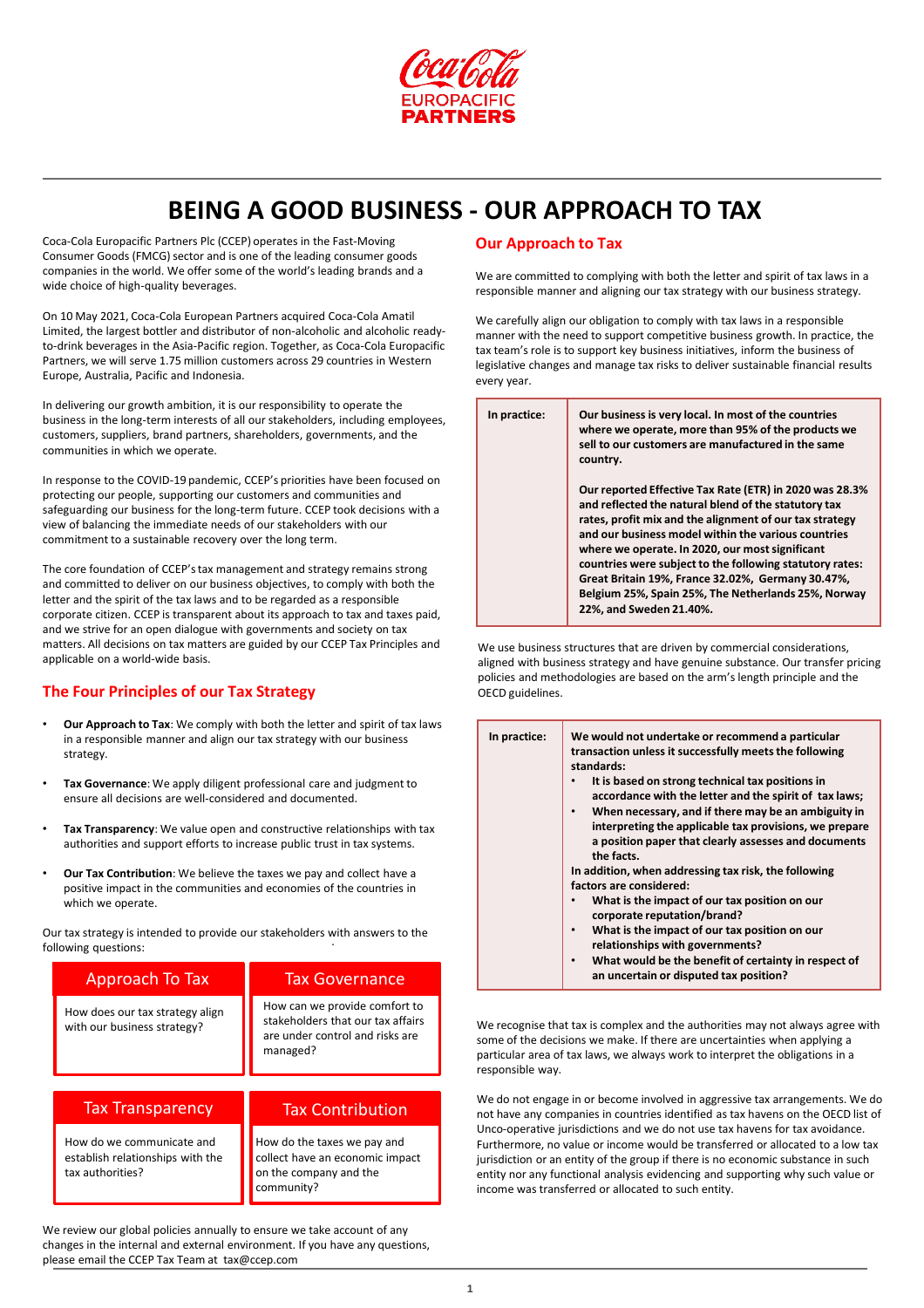

**BEING A GOOD BUSINESS - OUR APPROACH TO TAX**

### **Tax Governance**

We apply diligent professional care and judgment to ensure all decisions are well-considered and documented.

Our Code of Business Conduct sets out the standards of behaviour to which we expect all employees to adhere. Tax compliant behavior is the norm. When performing tax services on behalf of CCEP, we instruct external organisations to comply with these principles, under the supervision of the tax and legal teams. We do not condone or support tax avoidance or tax evasion and are committed to preventing anybody employed or contracted to CCEP, or acting on CCEP's behalf, from facilitating the avoidance and evasion of tax. This requires careful monitoring, strong and accurate systems, consideration of new developments and a very thorough risk management process. We report to the Audit Committee of the Board of Directors of CCEP ("Audit Committee") on tax strategy and provide quarterly updates on the group's effective tax rate, tax provisions, key tax matters and compliance with our tax principles.

**In practice: We share the main drivers of our effective tax rate and other significant tax matters with the Audit Committee and the Board of Directors so they have a full understanding of factors that are controllable, able to be influenced (e.g. industry tax reforms to foster investments) or not controllable (e.g. worldwide economy, major tax reforms) and which could impact our effective tax rate and the company's overall tax position. The Audit Committee reviews and approves our tax strategy and principles paper on an annual basis.**

CCEP has a strong governance structure in place to ensure that tax decisions are taken at the appropriate level. We have robust internal policies, processes, training and compliance programmes to ensure we have alignment across our business and meet our tax obligations.

Tax is included in the global chart of authority and tax forms part of the approval process for all functions where there is a tax consequence associated with a business decision.

| the Supply Chain or Human Resources sections, to ensure<br>that business strategies and our tax principles are aligned.<br>be involved in the planning, implementation and<br>existing business activities, acquisitions and disposals,<br>changes in corporate structure, cross-border financing<br>arrangements, and other significant business<br>developments. |  | In practice: | Tax has its own section in the CCEP Global Chart of<br>Authority and provides approvals for other sections, such as<br>Per the CCEP Chart of Authority, the tax team is required to<br>documentation of significant changes or transformations to |
|--------------------------------------------------------------------------------------------------------------------------------------------------------------------------------------------------------------------------------------------------------------------------------------------------------------------------------------------------------------------|--|--------------|---------------------------------------------------------------------------------------------------------------------------------------------------------------------------------------------------------------------------------------------------|
|--------------------------------------------------------------------------------------------------------------------------------------------------------------------------------------------------------------------------------------------------------------------------------------------------------------------------------------------------------------------|--|--------------|---------------------------------------------------------------------------------------------------------------------------------------------------------------------------------------------------------------------------------------------------|

We always ensure proper compliance with all taxes and ensure all our returns are reported accurately and on time. CCEP has a strong internal control structure in place where tax reporting and compliance processes are subject to the CCEP controls framework.

CCEP manages tax implications arising from its operations by ensuring that reasonable care is applied in relation to all processes which could materially affect its compliance with its tax obligations.

We also have a risk management process. We report our main risks framework to the Enterprise Risk Management team which is headed by the Chief Compliance Officer. Each year the Audit Committee reviews the effectiveness of CCEP's system of risk management and internal controls, including financial, taxation, operational and compliance controls.

| In practice: | CCEP follows Sarbanes-Oxley 302 & 404 (SOX)<br>requirements with our major income tax and indirect tax<br>processes and controls outlined in detailed process<br>flows. Key risks and controls related to tax processes are<br>assessed annually by CCEP's Internal Controls team. The<br>tax related controls are independently tested by the<br>CCEP Internal Audit team. At each quarter, tax charge<br>and provisioning decisions are discussed internally<br>between the CCEP accounting and tax teams.                                                                                                         |
|--------------|----------------------------------------------------------------------------------------------------------------------------------------------------------------------------------------------------------------------------------------------------------------------------------------------------------------------------------------------------------------------------------------------------------------------------------------------------------------------------------------------------------------------------------------------------------------------------------------------------------------------|
|              | Such decisions are also disclosed on a quarterly basis to<br>the CCEP statutory auditors to ensure that all<br>transactions are adequately translated into the actual<br>tax charge or tax returns. The tax team collects details of<br>all exposures and provisions on a quarterly basis with an<br>approval process for any new provisions or changes to<br>existing provisions. In quarterly calls, all countries<br>confirm that they have met all their statutory tax<br>obligations, that their controls are operating effectively<br>and that all tax positions are in compliance with our tax<br>principles. |

CCEP provides training and supports all members of the tax team to ensure they have the skills, knowledge and technical expertise to fulfil their responsibilities and perform to the best of their abilities. This enables our people to develop into talented, mindful and skilled professionals. We want to attract, retain and grow the best tax professionals and fully utilise our in-house resources and use external advisors only when appropriate. Training is provided for staff outside the tax team who manage or process matters which have tax implications.

## **Tax Transparency**

We value open and constructive relationships with tax authorities and support efforts to increase public trust in tax systems.

We believe that relations between international businesses and tax authorities should be transparent, constructive, and based upon mutual trust. Both should treat each other with respect and, in all dealings, with an appropriate focus on risk areas when it comes to tax compliance. CCEP has adopted the following principles vis-à-vis the tax authorities to ensure that the local tax authorities have a fair and deep understanding of its tax affairs.

In all jurisdictions in which CCEP operates, we aim to establish an open and transparent dialogue with the local tax authorities. Wherever possible, we work in collaboration with local tax authorities to reach agreements, such as advanced price arrangements on transfer pricing matters, find the correct interpretation of the law, discuss and resolve any disputed issues.

We provide authorities with timely and comprehensive information on potential tax issues. In return, we look to receive treatment that is open, impartial, responsive and grounded in an understanding of our commercial environment.